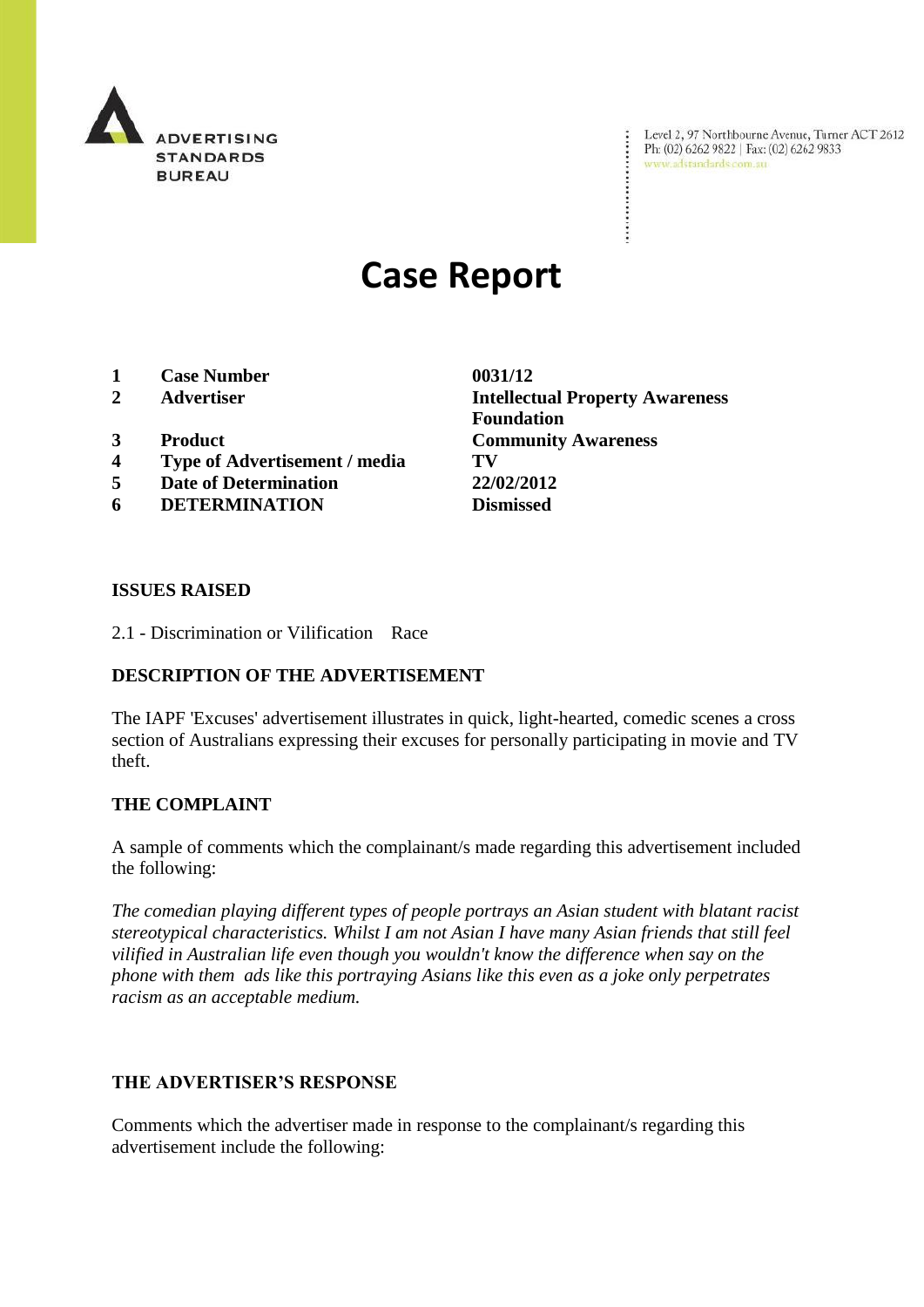*We were very concerned to learn that our 'Excuses' TVC may have offended a member of the public. It is the first time we have received a complaint about our marketing and we are genuinely sorry for any offence we may have caused.* 

*IPAF are a not for profit foundation trying to appeal to the Australian general public's moral compass to get them to do the right thing when it comes to movie and TV piracy. So we are fully supportive of self regulation, and it would never be our intention to offend as this would make it less likely for the audience to react positively to our appeal.*

*The 'Excuses' campaign which was launched in August 2011, aimed to dispel the commonly held perception that piracy is just the preserve of a small segment of society ... shady criminal types. Research shows that piracy is actually committed by all types of people. Therefore the communication relies on us getting over the idea that piracy is actually committed by a whole range of people for all sorts of reasons; copying DVD's, importing pirate DVD's, illegal downloading, etc.*

*In the ad, we see Australian actor Dan Wyllie playing different people drawn from the full spectrum of Australian society. It is essential to the 'all types of people' message that in the confines of a 4-5 second cut the audience can clearly identify that there is a full cross-section of Australian society – age, socioeconomics, race, life stage, lifestyle etc. To do this we need to ensure that the characters are clearly differentiated through all the available options: wardrobe, make up, voice talent, context and background scenes, etc.*

*The communication has a deliberately light-hearted, comedic approach and the characters are clearly not meant to be taken seriously. This approach is one that is drawn from a long tradition of movies and TV – a recent example being Chris Lilley's Ricky Wong character. The obvious comedy means that as a society we do not misinterpret this as a negative racist approach – and we do not believe that our approach is any different.*

*We believe that the work we do as a foundation is important. The film and TV industry employs 50,000 Australians and it contributes \$6.1Bn to our economy. If we don't protect it, it will have a profound effects felt far and wide. Because this issue of piracy is such an important one, we feel it is important to create strong communications that cut-through and resonate with consumers. In doing so, we do not believe we have contravened Section 2 of the code.* 

*We do apologise for any offense caused. We did not intend to offend or exclude anyone – infact, the intent was the reverse, we actually specified that our agency include a broad mix of people that all Australians could identify with.* 

### **THE DETERMINATION**

The Advertising Standards Board ("Board") considered whether this advertisement breaches Section 2 of the Advertiser Code of Ethics (the "Code").

The Board noted the complainant's concerns that the advertisement is racist towards Asians.

The Board considered whether the advertisement was in breach of Section 2.1 of the Code. Section 2.1 of the Code states: "Advertising or Marketing Communications shall not portray people or depict material in a way which discriminates against or vilifies a person or section of the community on account of race, ethnicity, nationality, sex, age, sexual preference, religion, disability or political belief."